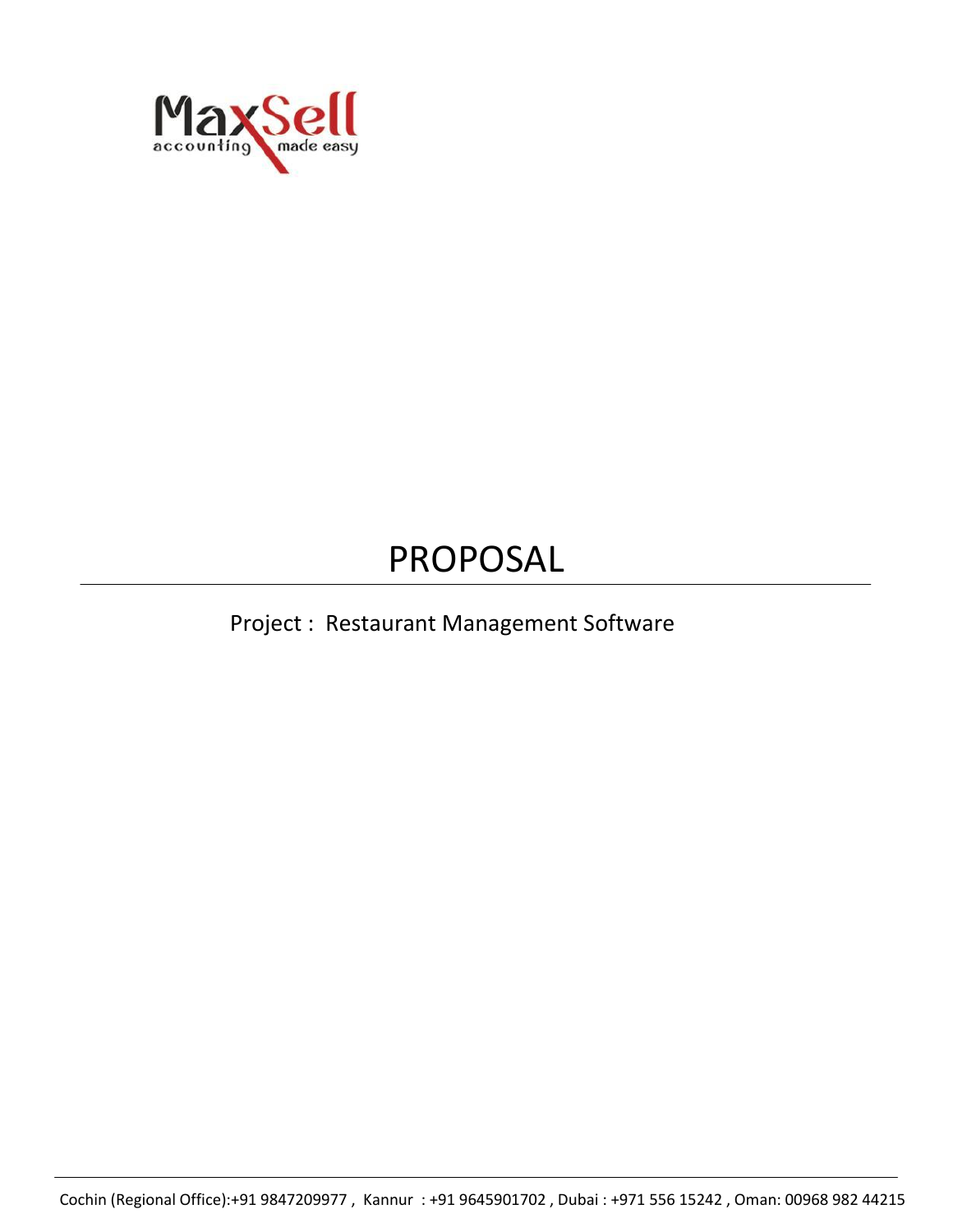#### **PROJECT DESCRIPTION**

**Name of the project: –** Hotel Management System

**Scope:** To design and develop a Hotel Management System for Hotel.

**Objective:** The whole application would be developed with a state of the art Design and Architecture using the latest technologies available. It will be bundled with speed, security and stability and also stay in accordance with the current needs and future demands.

#### **COMPANY PROFILE**

**SYOSYS** provides a wide range of graphic, multimedia, desktop applications and web solutions for corporate sector. We are experts in designing and developing Websites, Multimedia Solutions, and e-Learning Systems & Custom Software's. Moreover, we have a proven track record in Internet Marketing/Search Engine Optimization (SEO) service as well.

#### **OUR EXPERTISE**

**SYOSYS** use the latest and updated web technologies in the industry for website common structuring and web-interface reliable functioning. Thus, we always try to propose the most effective web-programming solutions for all our customers. The latest technologies which we may use are AJAX (Asynchronous JavaScript and XML) to improve the performance and overall usability of the application, Microsoft ASP .NET framework 2.0, 3.5 to improve efficiency of the application, Adobe Flash technology for attractive graphical web development needs, Microsoft SQL Server 2005 to support the data storage techniques etc.

We also provide **Role Based Security** in our application to protect precious data of our valuable customers from misusage and manipulation. Also offer **WAP-version** (Mobile phone version) of websites for our customers upon request.

#### **OVERVIEW OF THE REQUIREMENT**

After analyzing the requirements in detail, we understand that we are entitled to develop the following:

Hotel Management System is an ideal software solution for Hospitality Industry that can be used at hotels, motels, inns, resorts, lodges, hostel etc,. Hotel Management System is a comprehensive software suite consisting of integrated modules for various aspects of hotel management.

Our System includes all the features required in a Hotel Management Software, Hotel management software is developed for Microsoft Windows operating system using latest software developing technique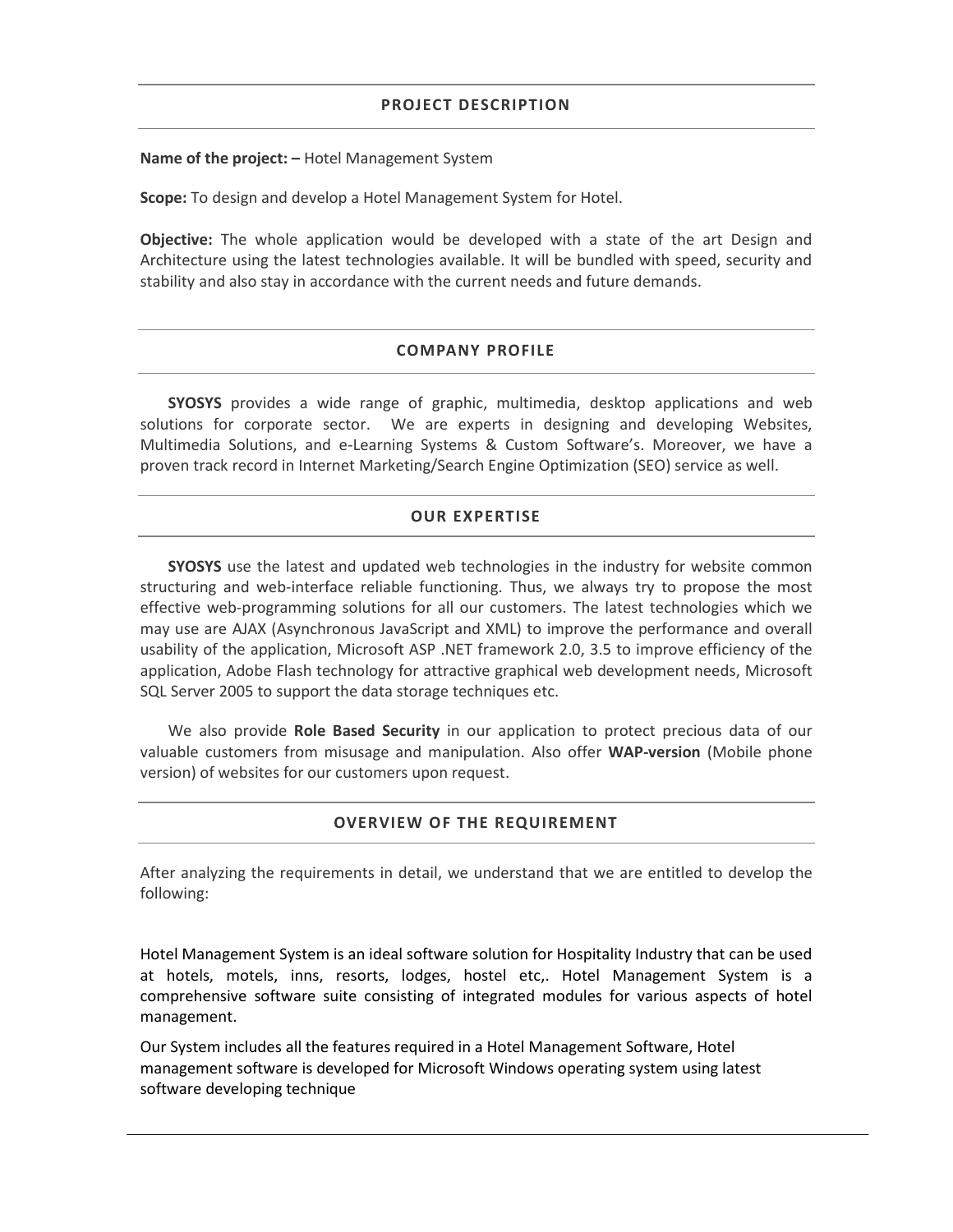## **Primary Goals:**

To Design & Develop the Hotel Management system according to the requirements.

#### **1-Configurations**

- 1. Item Group Creation
- 2. Item Creation
- 3. Supplier Creation
- 4. Customer Creation
- 5. Ledger Creation
- 6. Waiter ID Creation
- 7. Table ID Creation
- 8. Item Rate Management

#### **2- Transactions**

- 1. Purchase
- 2. Purchase Return
- 3. K.O.T.
- 4. Pending KOT
- 5. Point SYSTEM
- 6. Sales
- 7. Receipts
- 8. Payments

#### **4 - Accounts**

- 1. Ledgers
- 2. Day Book
- 3. Ledger Summary
- 4. Trial Balance
- 5. Trading and Profit & Loss
- **6.** Balance Sheet

#### **5- Reports**

1. Sales Reports.

#### **Description**

**Item Group Creation**

This module is used to create various groups like Food, Soft Drinks, Juices, Ice creams etc.

**Item Creation** 

This module is used to create items under the Item Groups.